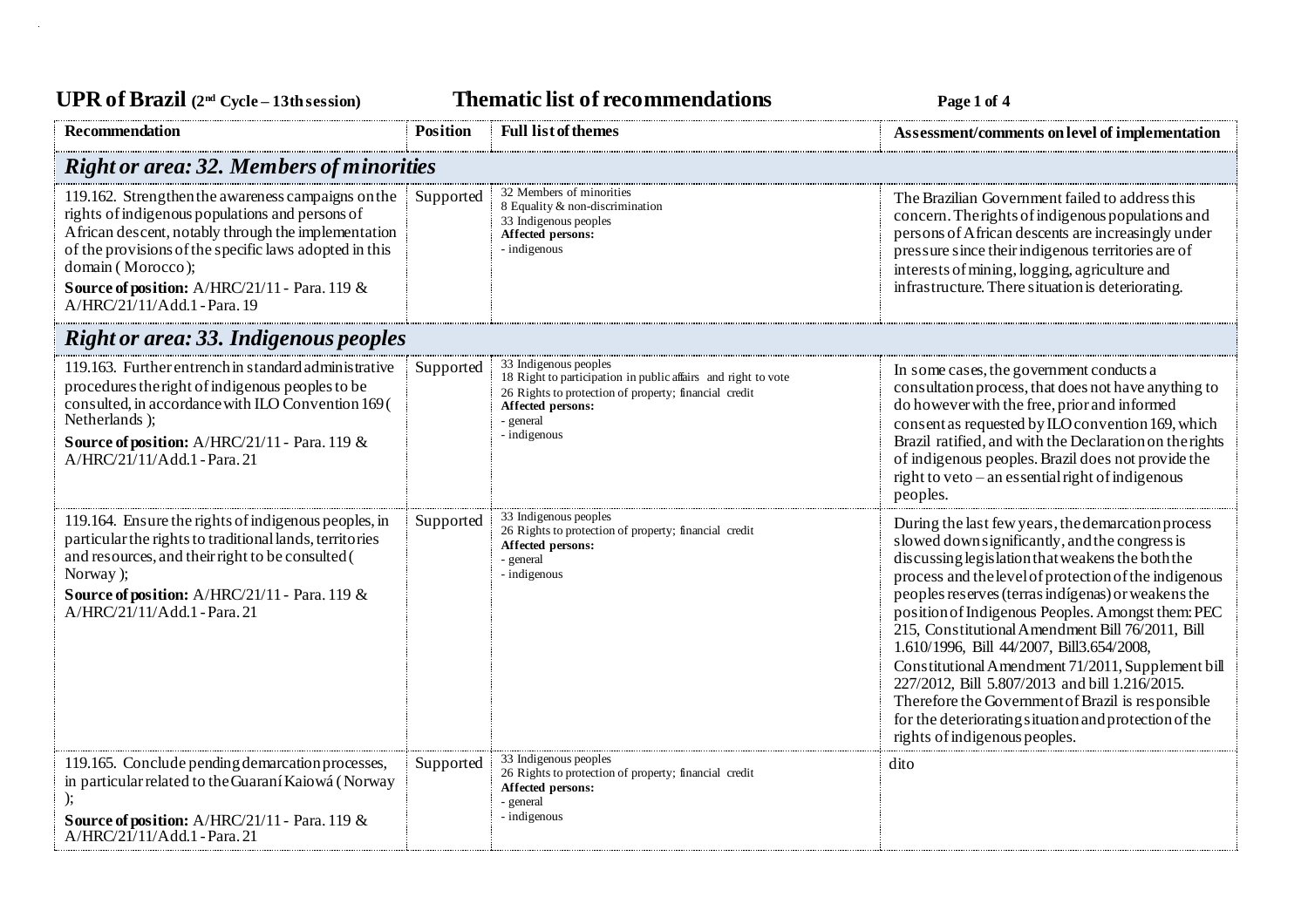# **UPR of Brazil (2nd Cycle – 13th session) Thematic list of recommendations Page 2 of 4**

| Recommendation                                                                                                                                                                                                                                                                                                 | <b>Position</b> | <b>Full list of themes</b>                                                                                                                                                                        | Assessment/comments on level of implementation                                                                                                                                                                                                                                                                                                                                                                                                                                                                                   |  |  |
|----------------------------------------------------------------------------------------------------------------------------------------------------------------------------------------------------------------------------------------------------------------------------------------------------------------|-----------------|---------------------------------------------------------------------------------------------------------------------------------------------------------------------------------------------------|----------------------------------------------------------------------------------------------------------------------------------------------------------------------------------------------------------------------------------------------------------------------------------------------------------------------------------------------------------------------------------------------------------------------------------------------------------------------------------------------------------------------------------|--|--|
| 119.166. Continue promoting internal debates<br>towards a better regulation of the consultation<br>processes with indigenous peoples on issues that<br>affect themdirectly (Peru);                                                                                                                             | Supported       | 33 Indigenous peoples<br>18 Right to participation in public affairs and right to vote<br>Affected persons:<br>- general<br>- indigenous                                                          | dito                                                                                                                                                                                                                                                                                                                                                                                                                                                                                                                             |  |  |
| Source of position: A/HRC/21/11 - Para. 119 &<br>A/HRC/21/11/Add.1 - Para. 21                                                                                                                                                                                                                                  |                 |                                                                                                                                                                                                   |                                                                                                                                                                                                                                                                                                                                                                                                                                                                                                                                  |  |  |
| 119.167. Ensure that indigenous peoples are able to<br>defend their constitutional right to ancestral lands<br>without discrimination and their prior, informed<br>consent is sought in cases of projects that may affect<br>their rights (Slovakia);                                                          | Supported       | 33 Indigenous peoples<br>18 Right to participation in public affairs and right to vote<br>26 Rights to protection of property; financial credit<br>Affected persons:<br>- general<br>- indigenous | dito                                                                                                                                                                                                                                                                                                                                                                                                                                                                                                                             |  |  |
| Source of position: A/HRC/21/11 - Para. 119 &<br>$A/HRC/21/11/Add.1$ - Para, 21                                                                                                                                                                                                                                |                 |                                                                                                                                                                                                   |                                                                                                                                                                                                                                                                                                                                                                                                                                                                                                                                  |  |  |
| 119.168. Pay more attention, at all administrative<br>levels, to the rights of indigenous peoples, especially<br>to ensure their land rights $\bar{Q}$ Poland :<br>Source of position: A/HRC/21/11 - Para. 119 &                                                                                               | Supported       | 33 Indigenous peoples<br>26 Rights to protection of property; financial credit<br>Affected persons:<br>- general<br>- indigenous                                                                  | dito                                                                                                                                                                                                                                                                                                                                                                                                                                                                                                                             |  |  |
| $A/HRC/21/11/Add.1$ - Para. 21                                                                                                                                                                                                                                                                                 |                 |                                                                                                                                                                                                   |                                                                                                                                                                                                                                                                                                                                                                                                                                                                                                                                  |  |  |
| 119.169. Ensure indigenous peoples adequate<br>consultation as well as full participation in all<br>legislative or administrative measures affecting them<br>(Germany);                                                                                                                                        | Supported       | 33 Indigenous peoples<br>Affected persons:<br>- general<br>- indigenous                                                                                                                           | dito                                                                                                                                                                                                                                                                                                                                                                                                                                                                                                                             |  |  |
| Source of position: A/HRC/21/11 - Para. 119 &<br>A/HRC/21/11/Add.1 - Para. 21                                                                                                                                                                                                                                  |                 |                                                                                                                                                                                                   |                                                                                                                                                                                                                                                                                                                                                                                                                                                                                                                                  |  |  |
| Right or area: 36. Human rights defenders                                                                                                                                                                                                                                                                      |                 |                                                                                                                                                                                                   |                                                                                                                                                                                                                                                                                                                                                                                                                                                                                                                                  |  |  |
| 119.79. Adopt a policy of taking an explicit and<br>published decision on instituting a federal<br>investigation and prosecution in all cases involving<br>violence against human rights defenders (<br>Netherlands );<br><b>Source of position:</b> A/HRC/21/11 - Para. 119 &<br>A/HRC/21/11/Add.1 - Para. 14 | Supported       | 36 Human rights defenders<br>5.2 Institutions & policies - General<br>16 Right to an effective remedy, impunity<br>Affected persons:<br>- human rights defenders<br>- general                     | The CIMI-Report on violence against Indigenous<br>Peples 2015 data shows a depressing level of<br>violation against indigenous peoples and Indigenous<br>human rights defenders. Mlitia attacks against<br>Guarani and Kaiowá-communities that includes<br>tortures up to murder happened in Mato Grosso do<br>Sul. Indigenous leaders such as Adenils on da Silva<br>Nascimento and Euzébio Ka'apor. In total, 137<br>indigenous peoples were killed in 2015. The<br>protection of human rights defenders failed<br>completely. |  |  |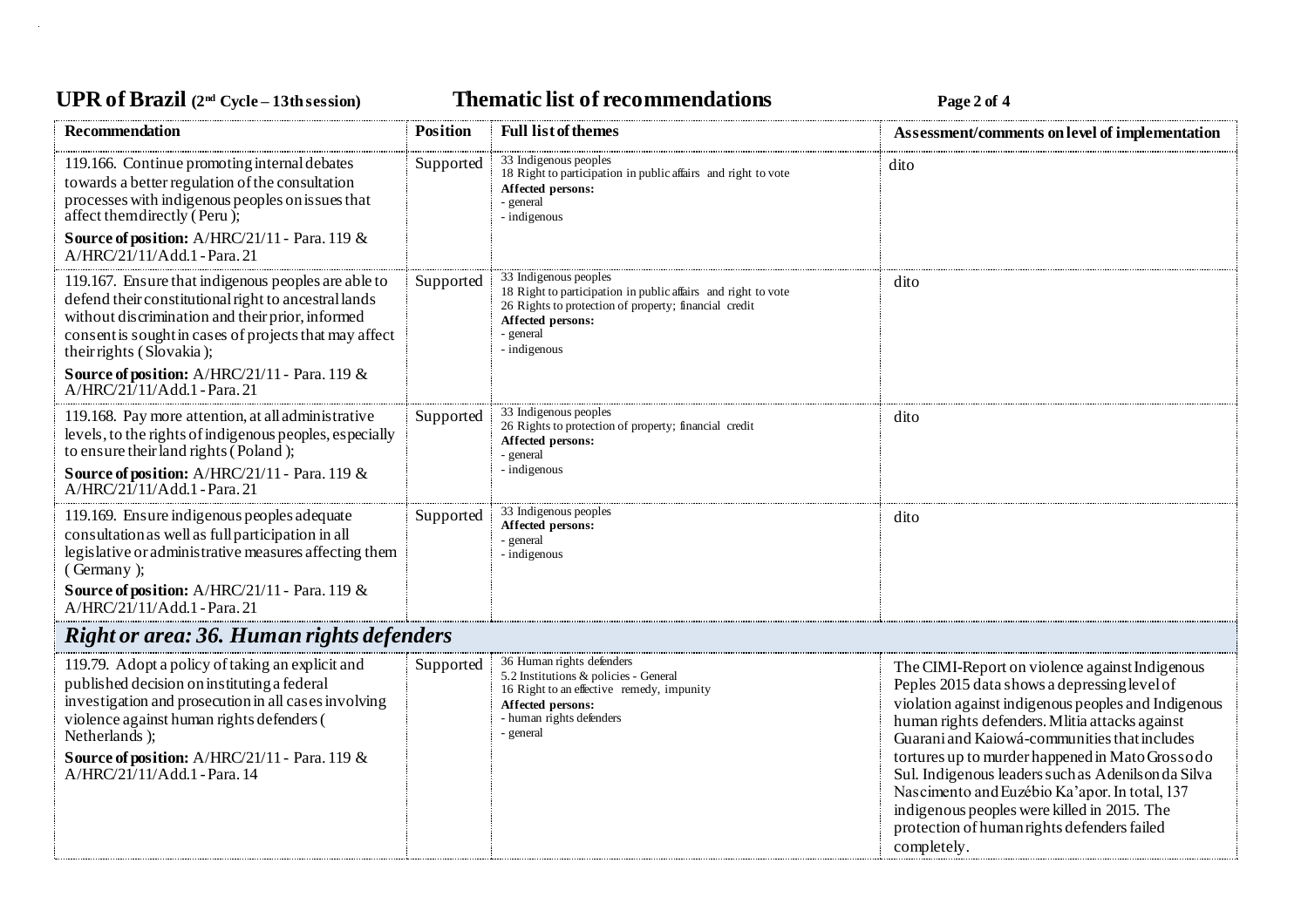# **UPR of Brazil (2nd Cycle – 13th session) Thematic list of recommendations Page 3 of 4**

| <b>Recommendation</b>                                                                                                                                                                                                 | <b>Position</b> | <b>Full list of themes</b>                                                                                                      | Assessment/comments on level of implementation |
|-----------------------------------------------------------------------------------------------------------------------------------------------------------------------------------------------------------------------|-----------------|---------------------------------------------------------------------------------------------------------------------------------|------------------------------------------------|
| 119.80. Pass legislation, without undue delay, to<br>confirm the official status of the National Programme<br>for the Protection of Human Rights Defenders, and<br>give priority to its wide implementation (Norway); | Supported       | 36 Human rights defenders<br>5.1 Constitutional and legislative framework<br>Affected persons:<br>- human rights defenders      | See above                                      |
| <b>Source of position:</b> A/HRC/21/11 - Para. 119 &<br>A/HRC/21/11/Add.1 - Para. 13                                                                                                                                  |                 |                                                                                                                                 |                                                |
| 119.81. Ensure that the National Programme for the<br>Protection of Human Rights Defenders be<br>implemented in all states of the nation (Spain);                                                                     | Supported       | 36 Human rights defenders<br>5.2 Institutions & policies - General<br>Affected persons:<br>- human rights defenders             | See above                                      |
| Source of position: A/HRC/21/11 - Para. 119 &<br>A/HRC/21/11/Add.1 - Para. 13                                                                                                                                         |                 | general                                                                                                                         |                                                |
| 119.82. Ensure the protection of human rights<br>defenders, notably the leaders of indigenous<br>communities fighting for their rights $\bar{C}$ Switzerland :                                                        | Supported       | 36 Human rights defenders<br>13 Right to liberty and security<br>Affected persons:<br>human rights defenders                    | See above                                      |
| Source of position: A/HRC/21/11 - Para. 119 &<br>A/HRC/21/11/Add.1 - Para. 13                                                                                                                                         |                 | indigenous                                                                                                                      |                                                |
| 119.84. Ensure adequate safeguards are in place to<br>ensure protection of human rights defenders,<br>including those working within indigenous<br>communities (United Kingdom);                                      | Supported       | 36 Human rights defenders<br>13.1 Liberty and security - general<br>Affected persons:<br>- human rights defenders<br>indigenous | See above                                      |
| <b>Source of position:</b> $A/HRC/21/11$ - Para. 119 &<br>A/HRC/21/11/Add.1 - Para. 13                                                                                                                                |                 |                                                                                                                                 |                                                |
| 119.85. Increase funding to provide human rights<br>advocates with adequate protection (Australia);                                                                                                                   | Supported       | 36 Human rights defenders<br>13.1 Liberty and security - general<br>Affected persons:                                           | See above                                      |
| <b>Source of position:</b> A/HRC/21/11 - Para. 119 &<br>A/HRC/21/11/Add.1 - Para. 13                                                                                                                                  |                 | human rights defenders<br>general                                                                                               |                                                |
| 119.87. Respect the rights of Human Rights<br>Defenders and protect them in their everyday<br>struggle (Poland);                                                                                                      | Supported       | 36 Human rights defenders<br>13.1 Liberty and security - general<br>Affected persons:<br>- human rights defenders               | See above                                      |
| <b>Source of position:</b> A/HRC/21/11 - Para. 119 &<br>A/HRC/21/11/Add.1 - Para. 13                                                                                                                                  |                 |                                                                                                                                 |                                                |